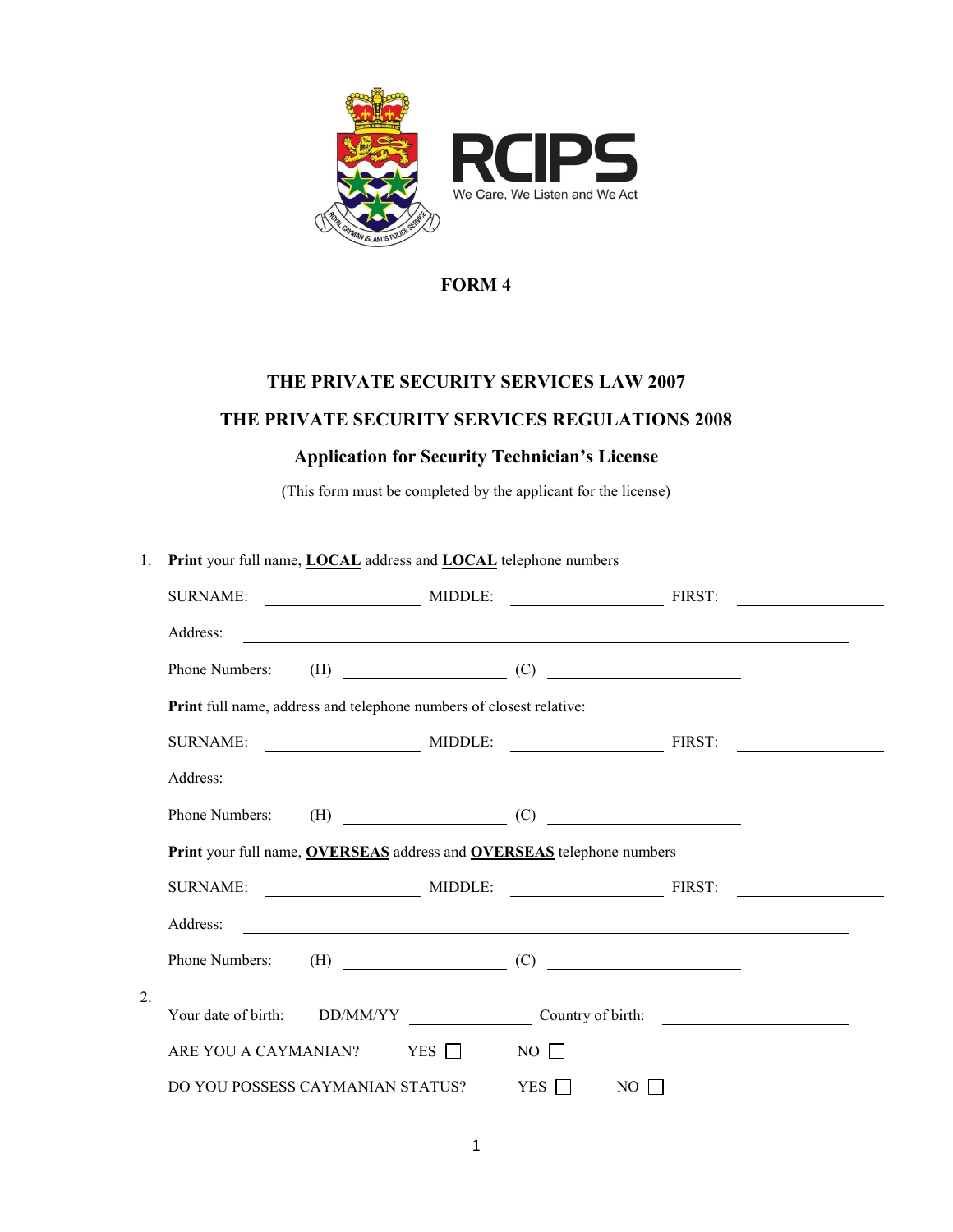

#### **FORM 4**

DO YOU POSSESS PERMANENT RESIDENCY? YES  $\Box$  NO  $\Box$ 

IF NOT, WHAT IS YOUR NATIONALITY AND HOW LONG HAVE YOU BEEN RESIDING IN THE CAYMAN ISLANDS?

**APPLICANT MUST SUBMIT THE RELEVANT DOCUMENT (S) TO SUPPORT ANSWERS TO QUESTIONS 2. (a) (b) (c) or (d) AS APPLICABLE.**

#### **3. Provide the relevant information for the following: (Mark (N/A) where question is not applicable)**

| (a)<br>Temporary Work Permit No.                                                                  |                     | Expiry Day:                                        | dd/mm/yy |
|---------------------------------------------------------------------------------------------------|---------------------|----------------------------------------------------|----------|
| (b)<br>Work Permit No.                                                                            |                     | Expiry Day:                                        | dd/mm/yy |
| (c)<br>Gainful Occupation Lic. No.                                                                |                     | Expiry Day:                                        | dd/mm/yy |
| (d)<br>Name of Pension Plan Provider:<br>Telephone Number:<br>Administrator:                      |                     | <u> 1989 - John Stein, Amerikaansk politiker (</u> |          |
| (e)<br>Name of Health Insurance Provider:<br>Telephone Number:<br><b>Issued Date:</b><br>dd/mm/yy | <b>Expiry Date:</b> | dd/mm/yy                                           |          |
| (f)<br>Name of the Security Company:<br>Address:<br>Telephone Number:                             |                     |                                                    |          |